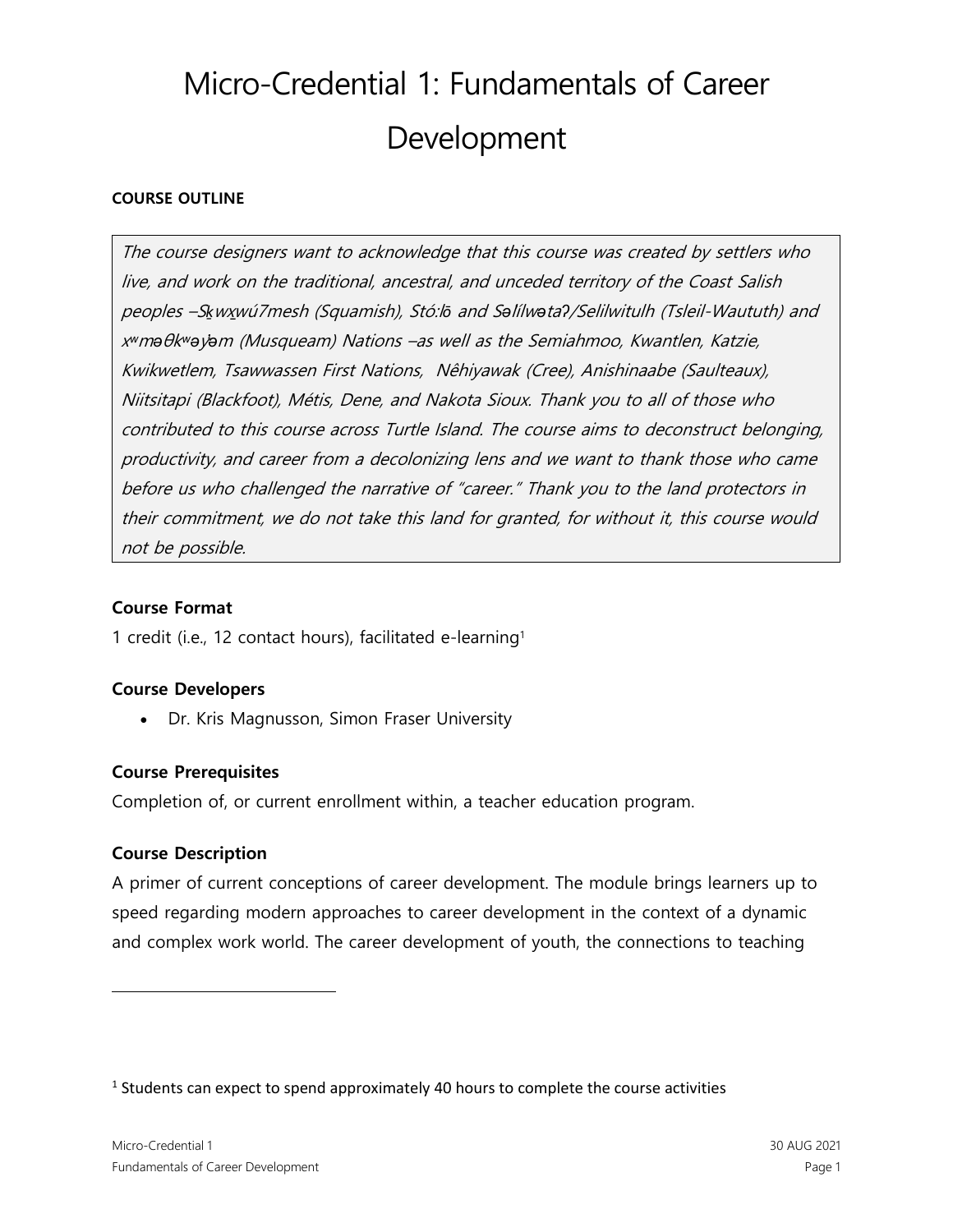## Micro-Credential 1: Fundamentals of Career Development

practice, and the misconceptions that need to be unlearned are topics that make this module particularly relevant to educators.

This course has been developed with support of the *Supporting Canadians to Navigate* Learning and Work project sponsored by the Canadian Career Development Foundation (CCDF) and Employment and Social Development Canada (ESDC). Some course material has been shared with permission from the *Connecting Career Development and Mental Health* for Youth project, funded by the Partnership Development Grant Program of the Social Sciences and Humanities Research Council of Canada.

## **Learning Objectives**

Upon successful completion of this course, participants will be able to:

- Appreciate the complexity of career development and the world of work
- Identify common career development myths held by educators, parents, and students
- Describe the negative impact of common career development myths
- Define "Career" and "Career development"
- Explain modern career development concepts and practices, in terms of key messages for teaching practice
- Describe the four essential challenges youth face in their career development
- Explain the dynamic and complex nature of the work world
- Describe the relationships between career development and education
- Explain broad trends in the world of work, and help students to think about them
- Identify career development challenges of particular concern to school-aged youth

## **Required Texts**

None

## **Supplemental Materials**

Additional materials will be provided on the course site.